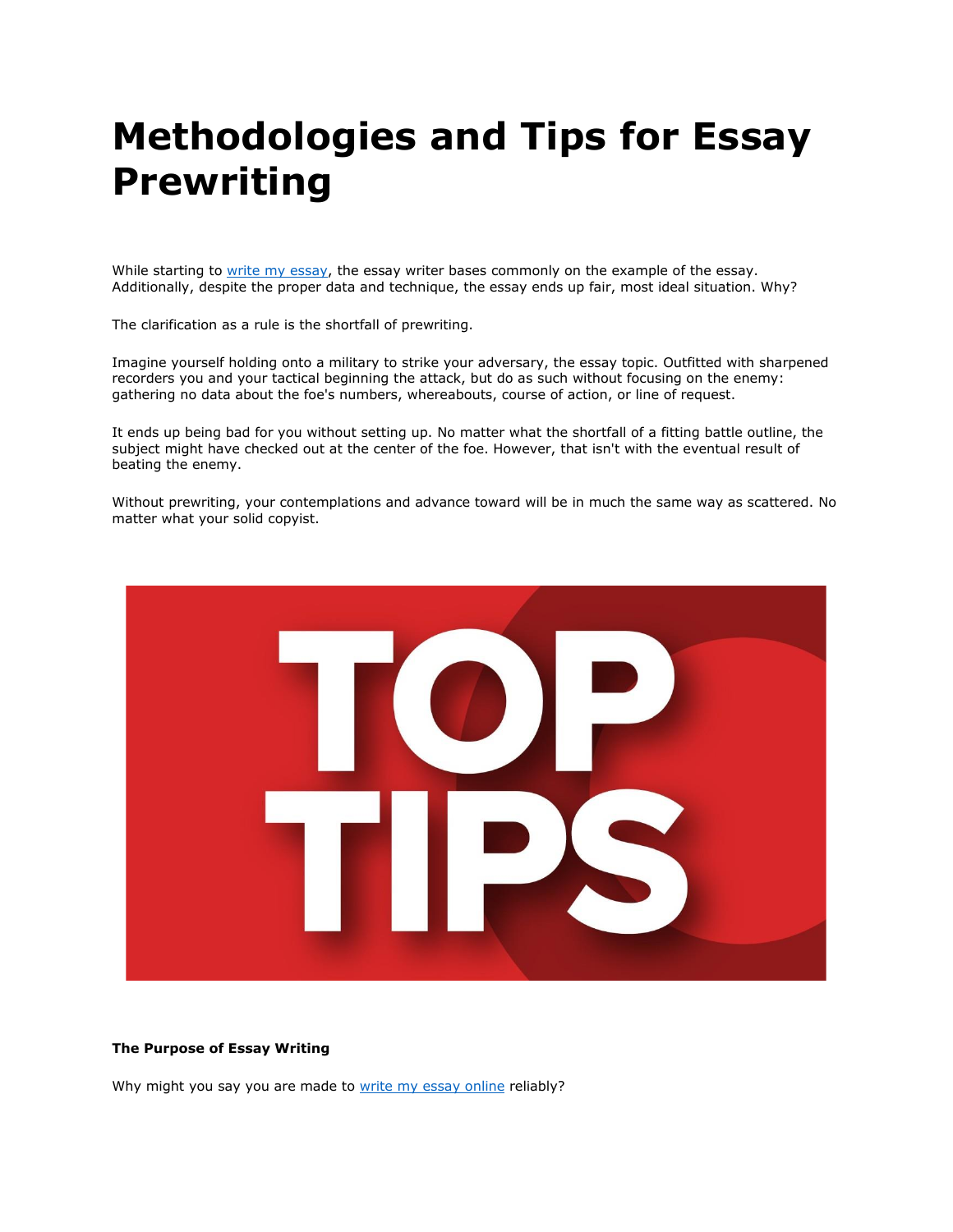It is because through the course of essay writing your academic educator keeps up with that you ought to hone and show your unequivocal thinking capacities. The instructors accept the understudy ought to investigate huge information, give examination upon it, and present it to the group by adding their amazing turn to it.

Without getting ready for the essay early the veritable writing, the essay writer forgets to show these logical capacities.

# **The Prewriting Strategies**

Prewriting is a writer's innovative system put aside by a free-movement of contemplations and speculations. It's a wilderness rec center or a testing lab where you encourage considerations, examples, and relations, without obsessing about the syntactic and essential constraints.

Here is a once-over of techniques that you can follow to grow your prewriting yield:

### **Freewriting**

An association where you write consistent for arranged fast gatherings. The contemplation is to write down anything that evokes an emotional response. During the time spent doing thusly, it warms up your brain with the objective that you begin examining the point.

Rules of freewriting:

- Make an effort not to stop writing. On the off chance that no thought inspires an emotional response, write 'no reasoning is ringing a bell', essentially keep on writing.
- Write in composed little gatherings like 3 minutes or 5 minutes.

# **Conceptualizing**

Conceptualizing incorporates changing your contemplations to visible prompts that you can see or see, onscreen or on paper. There are two sorts of conceptualizing:

#### **MindMaps**

As an essential concern arranging, you put the subject down in the focal point of the space. In like manner, start to put contemplations and topics around it actually your mind. Each subject can be entered out further into subtopics, and so forth It helps you with seeing various relations among the things and contemplations and moreover assists you in your essay with requesting.

# **Bulleting**

Bulleting takes the current subject and places it at the most elevated mark of the request. Each thought that you consider goes under it prompts in regards to shots and sub-shots. Contemplations can moreover have